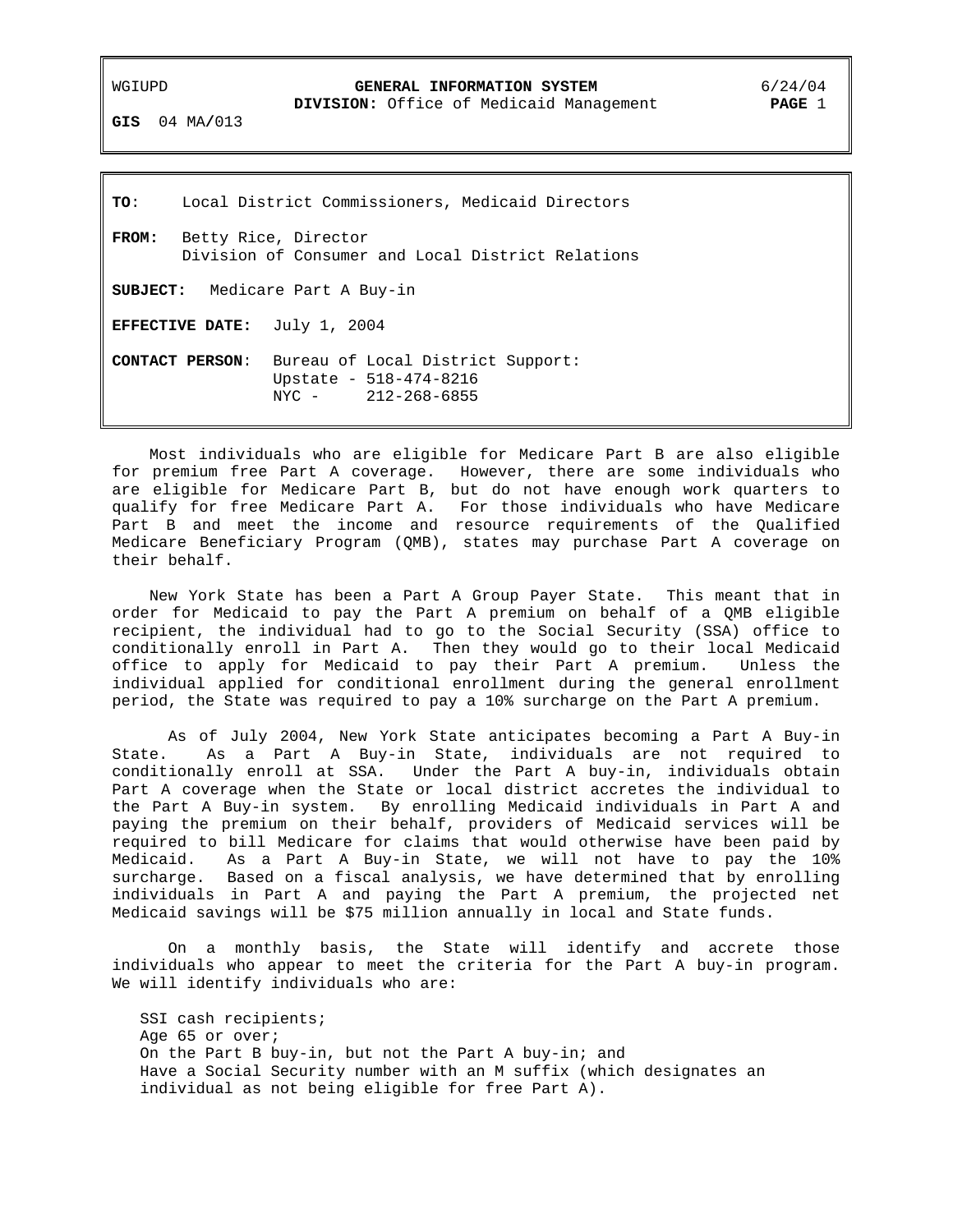## WGIUPD **GENERAL INFORMATION SYSTEM** 6/24/04  **DIVISION:** Office of Medicaid Management **PAGE** 2

**GIS** 04 MA**/**013

 Individuals who have been accreted by the State to the Part A buy-in will appear on your district's buy-in list and will be coded as a QMB. You will be able to identify such individuals as they will have a "63" accretion code. Districts will be billed for the Part A premium consistent with the manner in which they are currently billed for the Part B premium (i.e., approximately six months after Part A coverage is added to the Welfare Management System (WMS), payment of the local share will be due). This process will ensure that there will be sufficient time to allow for savings associated with the Part A buy-in to accrue, thereby mitigating costs associated with the local share of the premium payments.

 Although the great majority of individuals who qualify for Part A buy-in are SSI cash cases (who will be accreted by the State), there are some additional individuals who will also qualify for Part A buy-in who are not SSI cash individuals and will not be accreted by the State at this time. Such individuals are:

- Not in receipt of SSI cash;
- Age 65 or over;
- Have Part B coverage, but not Part A;
- Have a social security number with an M suffix;
- Have income below the QMB eligibility level of 100% of the Federal Poverty Level and resources less than \$4,000 for an individual or \$6,000 for a couple.

 As new Medicaid applications or renewals are processed, districts must determine if the individual qualifies for Part A buy-in based on the criteria listed above. If the person meets these criteria, districts must accrete the individual to the Part A buy-in as a QMB in accordance with the following procedures:

- Sign on to WMS using standard procedures.
- Key in Selection 25 (for upstate) or 08 (for New York City) on the WMS Menu and transmit; this will bring you to the Medical Assistance Menu.
- Place a T in the Subsystem Field for Third Party and place an I in the Function Field for the Update/Data Entry and transmit; this will bring up the Third Party/Data Update Menu Screen.
- Key in the CIN for the individual you want to update in the field next to the WTPCAS prompt and transmit; this will bring up the Health Insurance Data Case Screen.
- Key the letter X in the SEL Field and an M for the Transaction Type to indicate Medicare/Buy-In and transmit; this will display the Medicare Buy-In Update Screen.
- Key in the Health Insurance Claim Number (HIC) in the Hic Number Field. The HIC must be a 9 character numeric with an M suffix at the end. Tab to the Medicare A Data Element Field and key in the Medicare Part A Begin Date in the MMDDCCYY format. Tab to Buy-In A Field and key in BUY-IN A Begin Date in the MMCCYY format. Tab to BUY-IN A transaction Code Field and key in the number 61, which denotes an accretion transaction.
- Tab to Buy-In Eligibility Code Field and key the letter "P" for QMB and enter the begin date for QMB eligibility in the MMCCYY format and transmit. The system will review the edits. If they are satisfactory, a message will appear that the edits have passed. In order to store the transaction, the user must press SF13 to complete the update transaction.